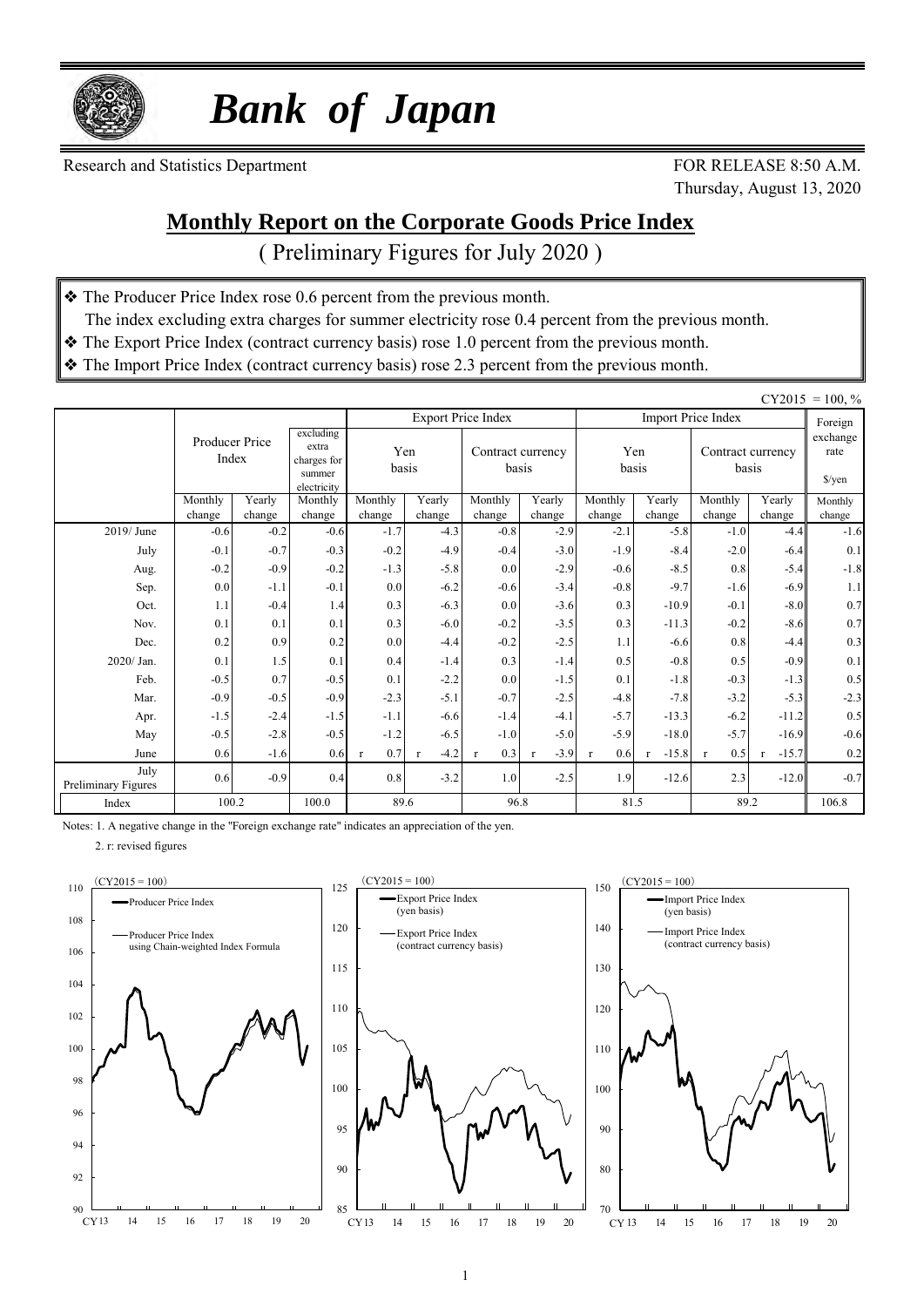#### (Commodities contributing to the monthly changes in July 2020)

| Producer Price Index                     |                           | Monthly change 0.6%                                                                                  |  |  |  |  |  |
|------------------------------------------|---------------------------|------------------------------------------------------------------------------------------------------|--|--|--|--|--|
| Groups                                   | Contribution<br>to change | Commodities                                                                                          |  |  |  |  |  |
| Petroleum & coal products                | 0.34%                     | Gasoline, Gas oil, Fuel oil C                                                                        |  |  |  |  |  |
| Electric power, gas & water              | 0.18%                     | Commercial high tension power, Industrial extra high tension power, Industrial high<br>tension power |  |  |  |  |  |
| Nonferrous metals                        | 0.10%                     | Unwrought copper, Power & telecommunications cables except optical fiber cables,<br>Copper wire rods |  |  |  |  |  |
| Agriculture, forestry & fishery products | 0.03%                     | Beef, Pork, Wheat                                                                                    |  |  |  |  |  |
| Chemicals & related products             | 0.03%                     | Ethylene, Propylene, Butane & butylene                                                               |  |  |  |  |  |
| Scrap & waste                            | $-0.02$ %                 | Iron & steel scrap                                                                                   |  |  |  |  |  |
| Lumber & wood products                   | $-0.01%$                  | Ordinary plywood, Prefabricated wooden buildings & structural members for housing                    |  |  |  |  |  |
| Production machinery                     | $-0.01%$                  | Presses, Mold, die & parts, Excavators                                                               |  |  |  |  |  |

| Export Price Index (contract currency basis)                 |                           | Monthly change 1.0%                                                                                                                      |  |  |  |  |  |  |
|--------------------------------------------------------------|---------------------------|------------------------------------------------------------------------------------------------------------------------------------------|--|--|--|--|--|--|
| Groups                                                       | Contribution<br>to change | Commodities                                                                                                                              |  |  |  |  |  |  |
| Other primary products & manufactured goods                  | 0.37%                     | Jet fuel oil & kerosene, Gas oil, Fuel oil C                                                                                             |  |  |  |  |  |  |
| Chemicals & related products                                 | 0.29%                     | Vinyl chloride monomer, Para-xylene, Ethylene                                                                                            |  |  |  |  |  |  |
| Metals & related products                                    | 0.29%                     | Unwrought gold, Unwrought copper, Hot rolled steel strips                                                                                |  |  |  |  |  |  |
| General purpose, production & business oriented<br>machinery | 0.07%                     | Semiconductor manufacturing equipment, Printing, plate making & bookbinding<br>machinery, Agricultural tractors                          |  |  |  |  |  |  |
| Transportation equipment                                     | 0.05%                     | Standard passenger cars (gasoline cars), Drive, transmission & steering parts, Internal<br>combustion engines for motor vehicles & parts |  |  |  |  |  |  |

| Import Price Index (contract currency basis)                 |                           | Monthly change 2.3%                                                    |  |  |  |  |  |  |
|--------------------------------------------------------------|---------------------------|------------------------------------------------------------------------|--|--|--|--|--|--|
| Groups                                                       | Contribution<br>to change | <b>Commodities</b>                                                     |  |  |  |  |  |  |
| Petroleum, coal & natural gas                                | 1.88 %                    | Crude petroleum, Naphtha, Jet fuel oil & kerosene                      |  |  |  |  |  |  |
| Metals & related products                                    | 0.37%                     | Copper ores, Unwrought palladium, Copper & copper alloy scrap          |  |  |  |  |  |  |
| General purpose, production & business oriented<br>machinery | 0.14%                     | Metal valves, Pumps, Lenses & exchange lenses for photographic cameras |  |  |  |  |  |  |
| Electric & electronic products                               | $-0.03\%$                 | MOS memory integrated circuits, Wiring harnesses, Solar batteries      |  |  |  |  |  |  |
| Other primary products & manufactured goods                  | $-0.03\%$                 | Natural rubber, Motor vehicle tires, Bleached paper kraft pulp         |  |  |  |  |  |  |

| (Reference Index)<br>Producer Price Index excluding Consumption Tax |                           | Monthly change 0.6%                                                                                  |
|---------------------------------------------------------------------|---------------------------|------------------------------------------------------------------------------------------------------|
| Groups                                                              | Contribution<br>to change | Commodities                                                                                          |
| Petroleum & coal products                                           | 0.34%                     | Gasoline, Gas oil, Fuel oil C                                                                        |
| Electric power, gas & water                                         | 0.18%                     | Commercial high tension power, Industrial extra high tension power, Industrial high<br>tension power |
| Nonferrous metals                                                   | 0.10%                     | Unwrought copper, Power & telecommunications cables except optical fiber cables,<br>Copper wire rods |
| Agriculture, forestry & fishery products                            | 0.03%                     | Beef, Pork, Wheat                                                                                    |
| Chemicals & related products                                        | 0.03%                     | Ethylene, Propylene, Butane & butylene                                                               |
| Scrap & waste                                                       | $-0.02$ %                 | Iron & steel scrap                                                                                   |
| Lumber & wood products                                              | $-0.01$ %                 | Ordinary plywood, Prefabricated wooden buildings & structural members for housing                    |
| Production machinery                                                | $-0.01%$                  | Presses, Mold, die & parts, Excavators                                                               |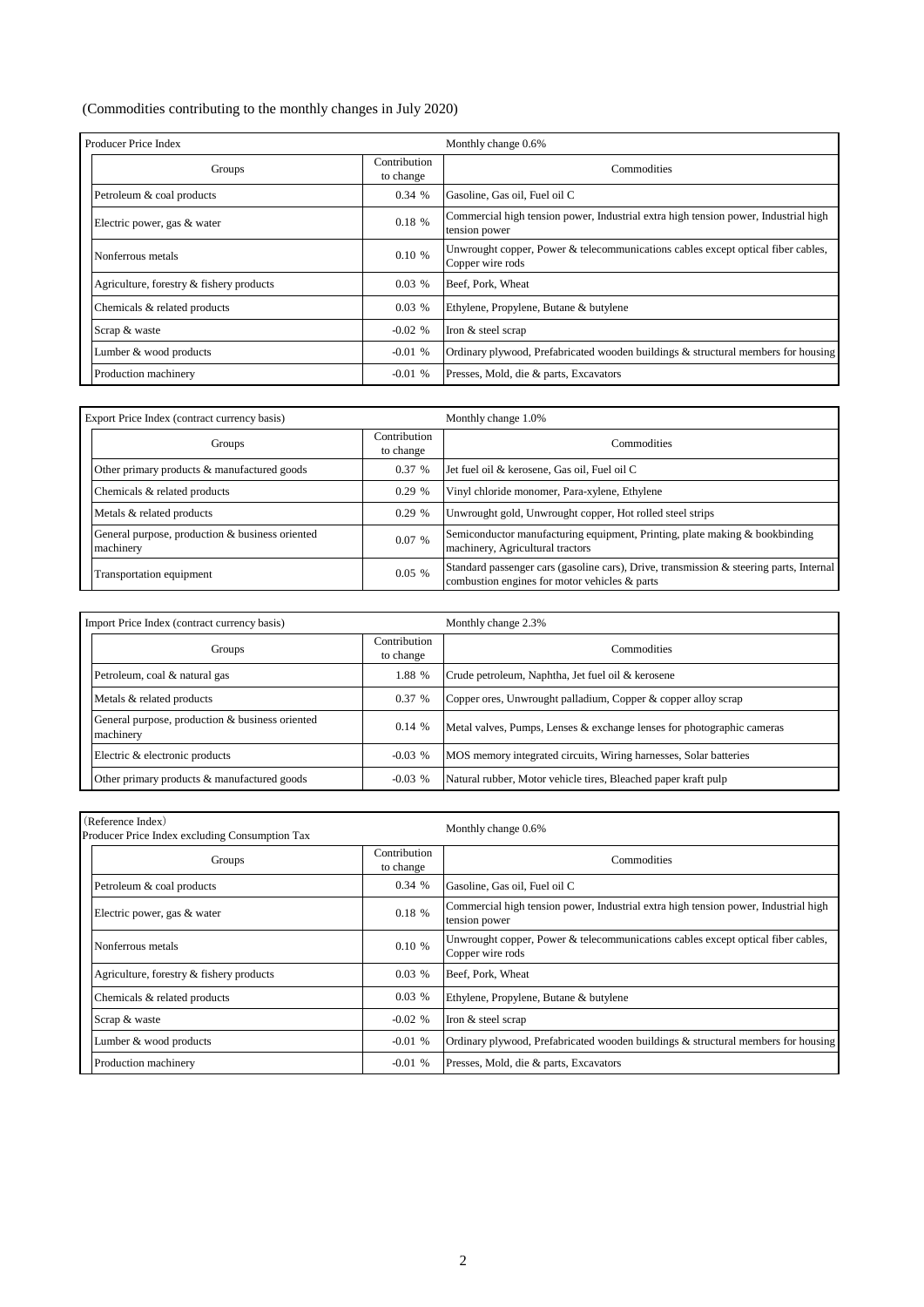### Producer Price Index ( Preliminary Figures for July 2020 )

 $CY2015 = 100, \%$ 

|                                                |         |       |              |                   | Monthly |         |                            | Yearly    |         |                   |
|------------------------------------------------|---------|-------|--------------|-------------------|---------|---------|----------------------------|-----------|---------|-------------------|
|                                                | Weight  | Index |              | Previous<br>month | change  |         | Previous<br>$\mbox{month}$ | change    |         | Previous<br>month |
| All commodities                                | 1,000.0 | 100.2 |              | 99.6              | 0.6     |         | 0.6                        | $-0.9$    |         | $-1.6$            |
| excluding extra charges for summer electricity | 1,000.0 | 100.0 |              | 99.6              | 0.4     |         | 0.6                        | $-0.9$    |         | $-1.6$            |
| Beverages & foods                              | 141.6   | 102.2 | $\mathbf{r}$ | 102.2             | $0.0\,$ | $\bf r$ | 0.0                        | $0.6\,$   | $\bf r$ | $0.7\,$           |
| Textile products                               | 9.6     | 103.3 | $\bf r$      | 103.4             | $-0.1$  | $\bf r$ | 0.0                        | 1.2       | $\bf r$ | 0.9 <sub>0</sub>  |
| Lumber & wood products                         | 9.2     | 103.1 | $\bf r$      | 104.4             | $-1.2$  | $\bf r$ | $-0.5$                     | $-1.2$    | $\bf r$ | $-0.5$            |
| Pulp, paper & related products                 | 27.7    | 109.4 | $\bf r$      | 109.3             | 0.1     | $\bf r$ | $-0.2$                     | 1.7       | $\bf r$ | 1.5               |
| Chemicals & related products                   | 89.2    | 89.2  |              | 88.9              | 0.3     |         | 0.0                        | $-5.0$    |         | $-5.9$            |
| Petroleum & coal products                      | 59.5    | 87.9  | $\mathbf r$  | 82.2              | 6.9     | $\bf r$ | 11.2                       | $-19.3$   | $\bf r$ | $-26.0$           |
| Plastic products                               | 38.2    | 98.3  | $\mathbf r$  | 98.5              | $-0.2$  | $\bf r$ | 0.0                        | 0.3       | $\bf r$ | $0.2\,$           |
| Ceramic, stone & clay products                 | 23.3    | 106.9 |              | 106.6             | 0.3     |         | $-0.2$                     | 2.2       |         | 1.9               |
| Iron & steel                                   | 51.7    | 109.9 | $\bf r$      | 110.0             | $-0.1$  | $\bf r$ | $-0.2$                     | $-0.5$    | $\bf r$ | $-0.4$            |
| Nonferrous metals                              | 27.1    | 97.4  |              | 93.8              | 3.8     |         | 3.1                        | 2.7       |         | $-1.3$            |
| Metal products                                 | 40.0    | 108.9 |              | 108.9             | $0.0\,$ |         | 0.0                        | 2.4       |         | 2.6               |
| General purpose machinery                      | 27.2    | 103.9 | $\bf r$      | 103.8             | 0.1     | $\bf r$ | $-0.2$                     | 1.8       | $\bf r$ | 2.1               |
| Production machinery                           | 41.1    | 103.4 | $\bf r$      | 103.7             | $-0.3$  | $\bf r$ | $-0.3$                     | 1.9       | $\bf r$ | 1.6               |
| Business oriented machinery                    | 16.2    | 103.1 | r            | 103.2             | $-0.1$  | $\bf r$ | 0.1                        | 1.4       | $\bf r$ | 1.6               |
| Electronic components & devices                | 24.5    | 99.1  |              | 99.3              | $-0.2$  |         | $0.4\,$                    | 1.7       | r       | 2.1               |
| Electrical machinery & equipment               | 52.7    | 95.0  |              | 95.1              | $-0.1$  |         | 0.1                        | 0.5       |         | $0.6\,$           |
| Information & communications equipment         | 20.8    | 95.7  | $\bf r$      | 95.8              | $-0.1$  | $\bf r$ | 0.2                        | $1.2\,$   | $\bf r$ | $0.7\,$           |
| Transportation equipment                       | 140.7   | 99.8  | $\mathbf r$  | 99.8              | $0.0\,$ | $\bf r$ | $-0.1$                     | 1.7       | $\bf r$ | $1.7\,$           |
| Other manufacturing industry products          | 48.0    | 104.3 | $\mathbf r$  | 104.3             | $0.0\,$ | $\bf r$ | 0.1                        | 2.7       | $\bf r$ | 3.1               |
| Agriculture, forestry & fishery products       | 35.8    | 107.9 | $\bf r$      | 107.1             | 0.7     | $\bf r$ | $-0.4$                     | $-0.4$    | $\bf r$ | $-1.7$            |
| Minerals                                       | 3.9     | 102.0 | $\bf r$      | 102.0             | $0.0\,$ | $\bf r$ | $-0.2$                     | $\rm 0.8$ | $\bf r$ | 0.1               |
| Electric power, gas & water                    | 67.1    | 99.6  | $\mathbf r$  | 96.9              | $2.8\,$ | $\bf r$ | $0.0\,$                    | $-2.5$    | $\bf r$ | $-2.5$            |
| Scrap & waste                                  | 4.9     | 100.0 | $\mathbf r$  | 103.0             | $-2.9$  | $\bf r$ | 14.1                       | $-8.0$    | $\bf r$ | $-11.1$           |

Notes: 1. The index of "All commodities excluding extra charges for summer electricity" adjusts extra charges applied during summer season from July to September.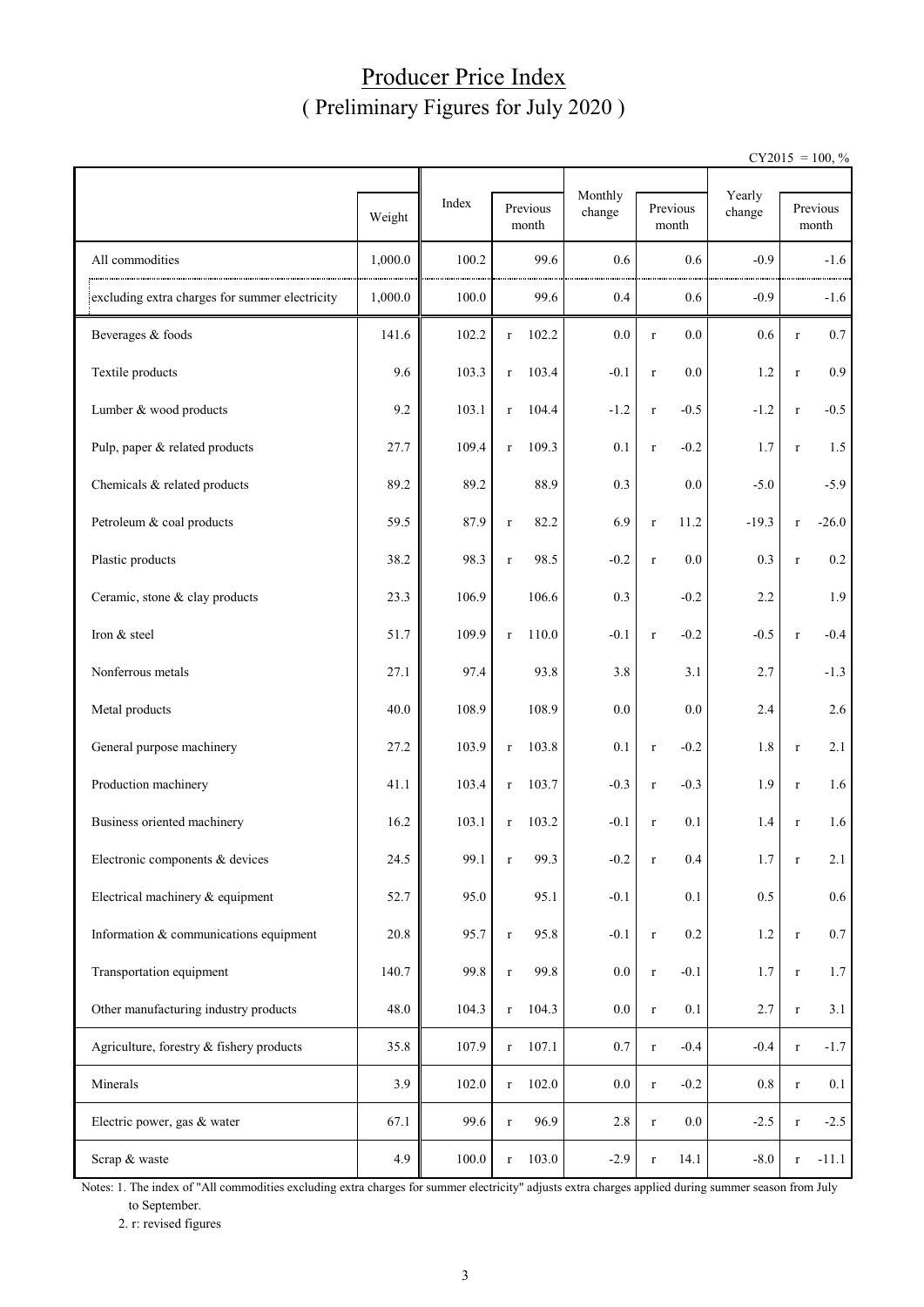### Export Price Index ( Preliminary Figures for July 2020 )

 $CY2015 = 100, \%$ 

|                                                                | Index   |              |                   | Monthly change |              |                   |        | Yearly change                 |              |              |                   |                               |
|----------------------------------------------------------------|---------|--------------|-------------------|----------------|--------------|-------------------|--------|-------------------------------|--------------|--------------|-------------------|-------------------------------|
|                                                                | Weight  | Yen<br>basis | Previous<br>month |                | Yen<br>basis | Previous<br>month |        | Contract<br>currency<br>basis | Yen<br>basis |              | Previous<br>month | Contract<br>currency<br>basis |
| All commodities                                                | 1,000.0 | 89.6         | $\mathbf{r}$      | 88.9           | 0.8          | $\mathbf{r}$      | 0.7    | 1.0                           | $-3.2$       | $\mathbf{r}$ | $-4.2$            | $-2.5$                        |
| Textiles                                                       | 13.8    | 88.9         | $\mathbf{r}$      | 89.4           | $-0.6$       | $\mathbf{r}$      | $-0.2$ | $-0.4$                        | $-3.3$       | $\mathbf r$  | $-3.6$            | $-2.7$                        |
| Chemicals & related products                                   | 98.4    | 79.2         | $\mathbf{r}$      | 77.0           | 2.9          | $\mathbf{r}$      | 1.7    | 3.5                           | $-12.6$      | $\mathbf{r}$ | $-16.7$           | $-12.1$                       |
| Metals & related products                                      | 108.5   | 101.5        | $\mathbf{r}$      | 99.8           | 1.7          | $\mathbf{r}$      | 0.8    | 2.4                           | $-2.5$       | $\mathbf{r}$ | $-4.5$            | $-1.3$                        |
| General purpose, production $&$<br>business oriented machinery | 189.4   | 95.2         | $\mathbf{r}$      | 94.9           | 0.3          | $\mathbf{r}$      | 0.5    | 0.3                           | $-0.9$       | $\mathbf{r}$ | $-0.6$            | $-0.5$                        |
| Electric & electronic products                                 | 205.5   | 85.3         |                   | 85.5           | $-0.2$       |                   | 0.1    | 0.1                           | $-0.5$       |              | $-1.0$            | 0.3                           |
| Transportation equipment                                       | 285.2   | 90.3         | $\mathbf{r}$      | 90.3           | 0.0          | $\mathbf{r}$      | 0.9    | 0.2                           | $-0.9$       | $\mathbf{r}$ | $-0.3$            | $-0.1$                        |
| Other primary products &<br>manufactured goods                 | 99.2    | 83.5         | $\mathbf{r}$      | 80.5           | 3.7          | $\mathbf{r}$      | 1.4    | 4.1                           | $-10.9$      |              | $r -15.3$         | $-10.2$                       |

Note: r: revised figures

## Import Price Index ( Preliminary Figures for July 2020 )

 $CY2015 = 100, \%$ 

|                                                              |         |              | Index             |      |              | Monthly change    |        |                               |              | Yearly change |                   |                               |  |
|--------------------------------------------------------------|---------|--------------|-------------------|------|--------------|-------------------|--------|-------------------------------|--------------|---------------|-------------------|-------------------------------|--|
|                                                              | Weight  | Yen<br>basis | Previous<br>month |      | Yen<br>basis | Previous<br>month |        | Contract<br>currency<br>basis | Yen<br>basis |               | Previous<br>month | Contract<br>currency<br>basis |  |
| All commodities                                              | 1,000.0 | 81.5         | $\mathbf{r}$      | 80.0 | 1.9          | $\mathbf{r}$      | 0.6    | 2.3                           | $-12.6$      |               | $r -15.8$         | $-12.0$                       |  |
| Beverages & foods and agriculture<br>products for food       | 80.4    | 87.7         | $\mathbf r$       | 88.0 | $-0.3$       | $\mathbf r$       | 0.0    | 0.0                           | $-1.9$       | $\mathbf r$   | $-2.3$            | $-1.1$                        |  |
| Textiles                                                     | 61.3    | 92.4         | $\mathbf{r}$      | 92.5 | $-0.1$       | $\mathbf{r}$      | $-0.1$ | 0.0                           | $-1.1$       | $\mathbf{r}$  | $-0.8$            | $-0.7$                        |  |
| Metals & related products                                    | 95.8    | 97.5         |                   | 95.0 | 2.6          |                   | 0.5    | 3.2                           | 0.4          |               | $-2.9$            | 1.8                           |  |
| Lumber & wood products and<br>forest products                | 17.3    | 92.0         | $\mathbf{r}$      | 92.5 | $-0.5$       | $\mathbf{r}$      | $-0.1$ | $-0.2$                        | $-5.2$       | $\mathbf{r}$  | $-5.0$            | $-4.4$                        |  |
| Petroleum, coal & natural gas                                | 252.3   | 64.7         | $\mathbf{r}$      | 59.3 | 9.1          | $\mathbf{r}$      | 3.5    | 9.8                           | $-36.7$      | r             | $-45.2$           | $-35.9$                       |  |
| Chemicals & related products                                 | 94.7    | 83.5         |                   | 83.7 | $-0.2$       |                   | 0.0    | $-0.1$                        | $-9.9$       |               | $-11.2$           | $-9.9$                        |  |
| General purpose, production &<br>business oriented machinery | 68.1    | 94.6         | $\mathbf{r}$      | 93.3 | 1.4          | $\mathbf{r}$      | 0.2    | 1.8                           | $-0.5$       | $\mathbf{r}$  | $-1.9$            | 0.2                           |  |
| Electric & electronic products                               | 196.6   | 76.3         | $\mathbf{r}$      | 76.7 | $-0.5$       | $\mathbf{r}$      | $-0.4$ | $-0.1$                        | $-4.9$       | $\mathbf{r}$  | $-4.8$            | $-4.0$                        |  |
| Transportation equipment                                     | 49.5    | 95.0         | $\mathbf{r}$      | 95.1 | $-0.1$       | $\mathbf{r}$      | 0.4    | 0.1                           | $-0.4$       | $\mathbf{r}$  | $-0.3$            | 0.3                           |  |
| Other primary products $&$<br>manufactured goods             | 84.0    | 89.0         | $\mathbf{r}$      | 89.6 | $-0.7$       | $\mathbf{r}$      | $-0.3$ | $-0.2$                        | $-3.4$       | $\mathbf{r}$  | $-2.8$            | $-2.6$                        |  |

Note: r: revised figures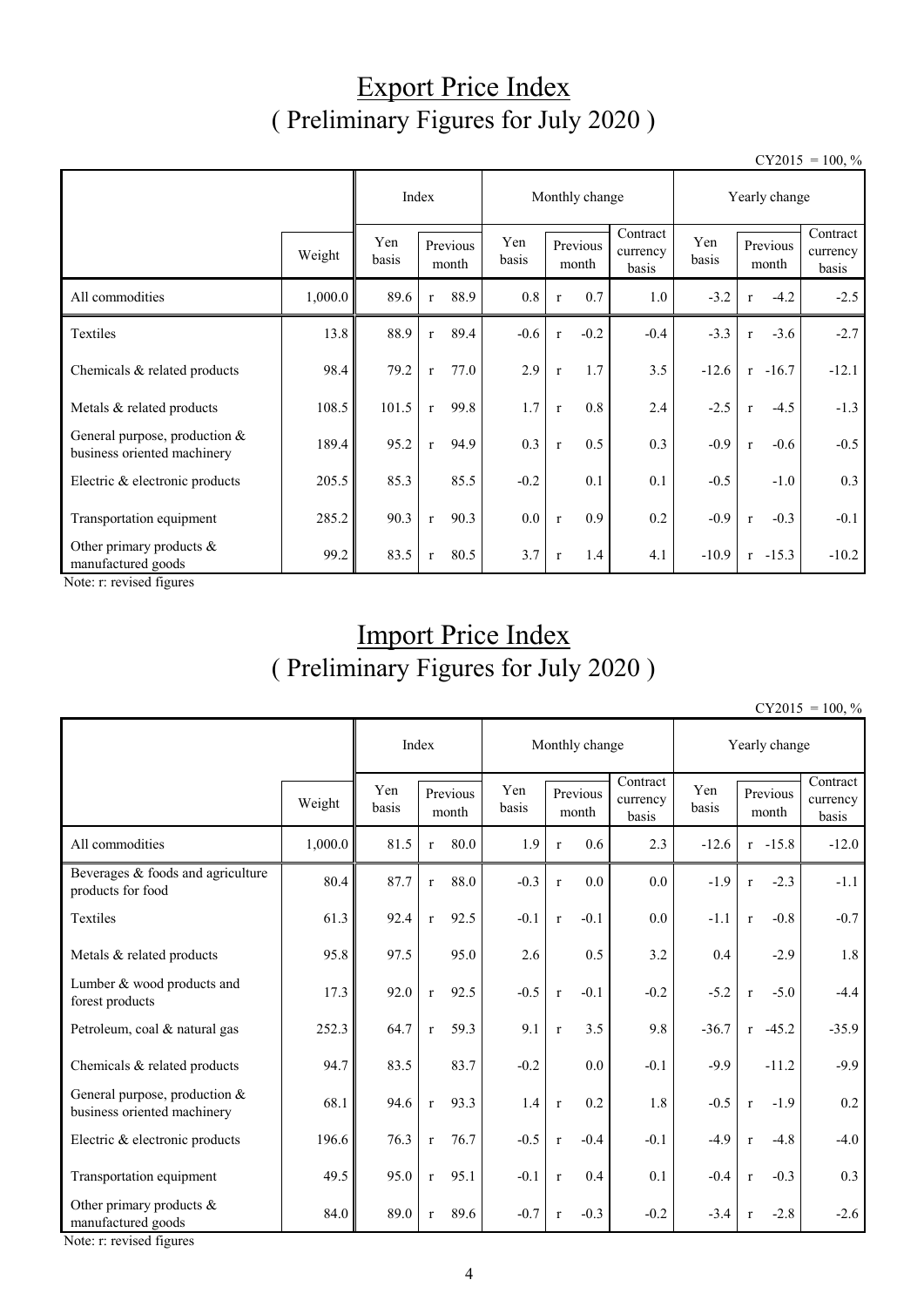## Index by Stage of Demand and Use ( Preliminary Figures for July 2020 )

 $CY2015 = 100, \%$ 

|               |                                      |           |       | Monthly         |                     | Yearly           |                         |
|---------------|--------------------------------------|-----------|-------|-----------------|---------------------|------------------|-------------------------|
|               |                                      | Weight    | Index | change          | Previous month      | change           | Previous month          |
|               | Domestic demand products             | 1,000.000 | 94.3  | 1.0             | 0.5<br>$\mathbf{r}$ | $-4.8$           | $-6.2$                  |
|               | Domestic goods                       | 744.660   | 98.7  | 0.6             | 0.6                 | $-2.4$           | $-3.1$                  |
|               | Imports                              | 255.340   | 81.5  | 1.9             | 0.6<br>r            | $-12.6$ r        | $-15.8$                 |
| Raw materials |                                      | 100.163   | 80.5  | 3.5             | 1.8<br>lr.          | $-20.8$          | $-26.1$                 |
|               | Domestic goods                       | 26.060    | 104.2 | $-0.3$          | 1.3                 | $-2.3$           | $-3.4$                  |
|               | Imports                              | 74.103    | 72.1  | $5.4 \text{ r}$ | 2.1                 | $-27.8 \rceil r$ | $-34.4$                 |
|               | Intermediate materials               | 535.481   | 96.8  | 0.9             | 0.5                 | $-3.8$           | $-4.9$                  |
|               | Domestic goods                       | 448.097   | 98.8  | 0.8             | 0.6                 | $-2.9$           | $-3.7$                  |
|               | Imports                              | 87.384    | 86.6  | 1.4             | 0.0<br>r            | $-8.0$           | $-10.6$<br>$\mathsf{r}$ |
| Final goods   |                                      | 364.356   | 94.3  | 0.2             | 0.5<br>$\mathbf{r}$ | $-2.0$           | $-2.4$                  |
|               | Domestic goods                       | 270.503   | 97.8  | 0.2             | 0.5                 | $-1.6$           | $-2.0$                  |
|               | Imports                              | 93.853    | 84.2  | 0.0             | 0.5                 | $-3.2$           | $-3.6$                  |
|               | Capital goods                        | 112.246   | 96.9  | $-0.1$          | 0.1                 | $-0.1$           | $-0.3$                  |
|               | Domestic goods                       | 87.827    | 100.0 | $-0.1$          | 0.1                 | 0.3              | 0.0                     |
|               | Imports                              | 24.419    | 85.5  | $-0.2$          | 0.1<br>$\mathbf{r}$ | $-1.9$           | $-1.7$<br>l r           |
|               | Consumer goods                       | 252.110   | 93.2  | 0.4             | 0.7<br>r            | $-2.8$           | $-3.3$                  |
|               | Domestic goods                       | 182.676   | 96.8  | 0.4             | 0.8                 | $-2.5$           | $-2.9$                  |
|               | Imports                              | 69.434    | 83.7  | 0.1             | 0.5                 | $-3.7$           | $-4.2$                  |
|               | Durable consumer goods               | 67.121    | 87.5  | $-0.1$          | 0.0                 | $-2.8$           | $-2.7$                  |
|               | Domestic goods                       | 42.200    | 95.6  | 0.0 r           | $-0.1$              | $-1.3$           | $-1.1$                  |
|               | Imports<br>Nondurable consumer goods | 24.921    | 73.7  | $-0.4$          | 0.3                 | $-6.1$           | $-5.9$                  |
|               |                                      | 184.989   | 95.2  | 0.4             | 1.0                 | $-2.9$           | $-3.5$                  |
|               | Domestic goods                       | 140.476   | 97.1  | 0.5             | 1.0                 | $-2.9$           | $-3.5$                  |
|               | Imports                              | 44.513    | 89.3  | 0.3             | 0.6<br><sup>r</sup> | $-2.5$           | $-3.5$<br>lr.           |

Notes: 1. These indexes are compiled by reclassifying the "Producer Price Index excluding the consumption tax," "Export Price Index" and "Import Price Index" in terms of commodities' stage of demand or use of goods.

2. r: revised figures

#### (Index by Stage of Demand and Use)

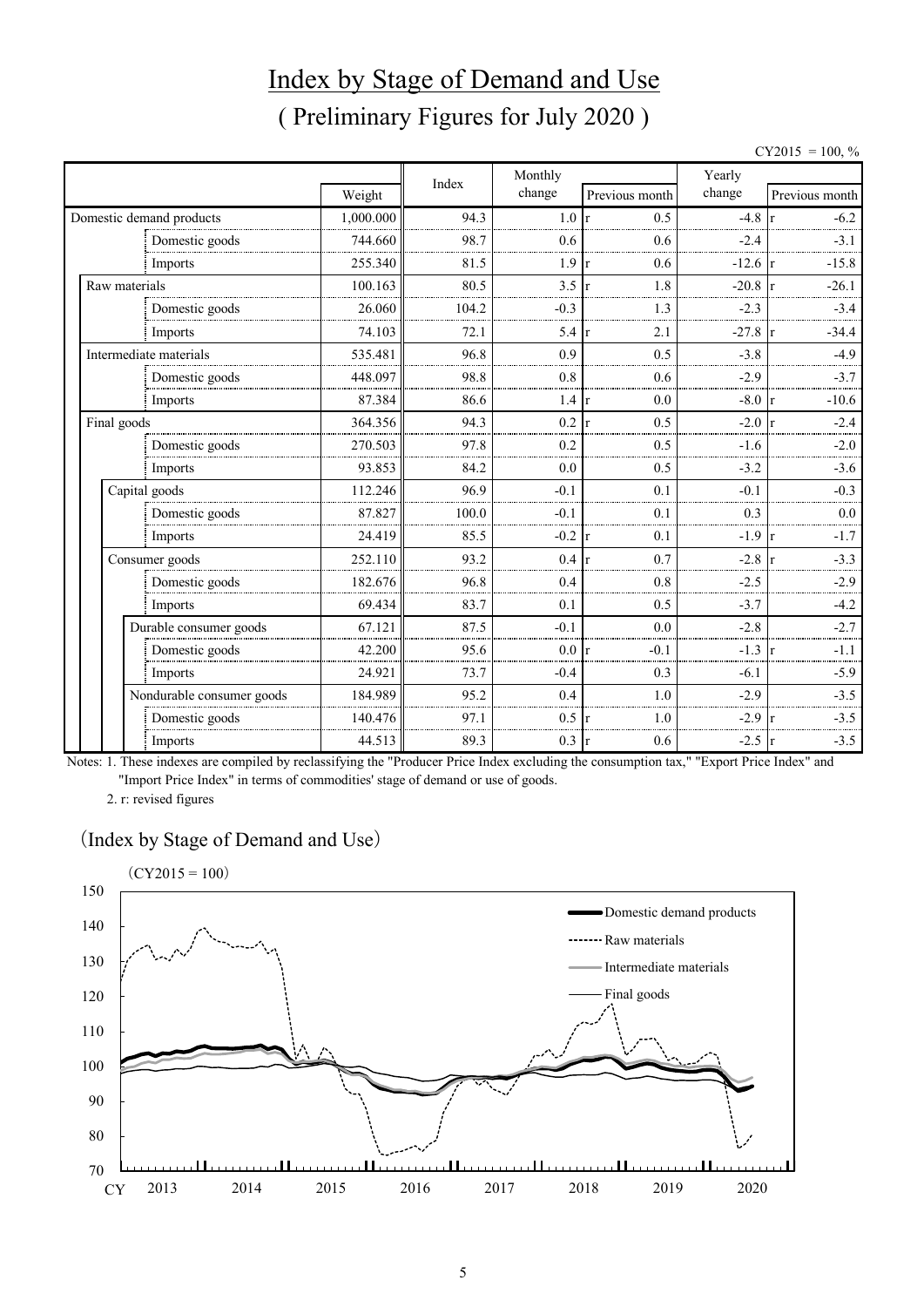# Producer Price Index using Chain-weighted Index Formula ( Preliminary Figures for July 2020 )

 $CY2015 = 100, \%$ 

|                                                | Weight  | Index | Monthly<br>change | Previous<br>month     | Yearly<br>change |              | Previous<br>month |  |
|------------------------------------------------|---------|-------|-------------------|-----------------------|------------------|--------------|-------------------|--|
| All commodities                                | 1,000.0 | 100.1 | 0.5               | 0.6                   | $-0.8$           |              | $-1.4$            |  |
| excluding extra charges for summer electricity | 1,000.0 | 99.9  | 0.3               | 0.6                   | $-0.8$           |              | $-1.4$            |  |
| Beverages & foods                              | 142.0   | 101.8 | $-0.1$            | 0.0<br>$\mathbf r$    | 0.5              | $\bf r$      | 0.6               |  |
| Textile products                               | 9.5     | 103.1 | $-0.2$            | 0.0                   | 1.1              |              | 1.0               |  |
| Lumber & wood products                         | 9.9     | 103.0 | $-1.2$            | $-0.5$<br>$\mathbf r$ | $-1.2$           | $\bf r$      | $-0.5$            |  |
| Pulp, paper & related products                 | 27.4    | 108.9 | 0.0               | $-0.1$<br>$\mathbf r$ | 1.7              | $\mathbf{r}$ | 1.5               |  |
| Chemicals & related products                   | 87.4    | 89.0  | 0.3               | 0.1                   | $-5.0$           |              | $-5.7$            |  |
| Petroleum & coal products                      | 56.2    | 88.8  | 7.0               | 11.0<br>$\mathbf r$   | $-18.9$          | $\bf r$      | $-25.6$           |  |
| Plastic products                               | 40.5    | 97.8  | $-0.1$            | 0.0<br>$\mathbf r$    | 0.1              | $\bf r$      | $-0.1$            |  |
| Ceramic, stone & clay products                 | 23.1    | 106.7 | 0.3               | $-0.2$<br>$\bf r$     | 2.4              | $\bf r$      | 2.1               |  |
| Iron & steel                                   | 53.2    | 110.0 | $-0.1$            | $-0.2$<br>$\bf r$     | $-0.3$           | $\bf r$      | $-0.1$            |  |
| Nonferrous metals                              | 26.3    | 96.2  | 3.7               | 3.2<br>$\mathbf r$    | 1.6              | $\bf r$      | $-2.4$            |  |
| Metal products                                 | 42.1    | 108.6 | 0.0               | 0.1                   | 2.5              |              | 2.5               |  |
| General purpose machinery                      | 31.2    | 103.8 | 0.1               | $-0.2$<br>$\mathbf r$ | 1.7              | $\bf r$      | $2.0\,$           |  |
| Production machinery                           | 45.6    | 103.2 | $-0.3$            | $-0.4$<br>$\mathbf r$ | 2.0              | $\bf r$      | 1.7               |  |
| Business oriented machinery                    | 14.6    | 101.9 | $-0.2$            | $-0.1$<br>$\mathbf r$ | 1.1              | $\bf r$      | 1.1               |  |
| Electronic components & devices                | 23.3    | 100.6 | $-0.2$            | 0.4<br>$\bf r$        | 1.7              | $\mathbf{r}$ | 2.1               |  |
| Electrical machinery & equipment               | 51.1    | 94.8  | 0.0               | 0.0                   | 0.4              |              | 0.4               |  |
| Information & communications equipment         | 17.1    | 95.2  | $-0.2$            | 0.3<br>$\mathbf r$    | 1.3              | $\mathbf{r}$ | $0.7\,$           |  |
| Transportation equipment                       | 151.4   | 99.5  | $0.0\,$           | $-0.1$<br>$\mathbf r$ | 1.6              | $\bf r$      | 1.6               |  |
| Other manufacturing industry products          | 45.5    | 103.9 | $0.0\,$           | 0.1                   | 2.6              |              | 3.0               |  |
| Agriculture, forestry & fishery products       | 37.1    | 109.3 | 0.8               | $-0.3$                | 0.2              |              | $-1.4$            |  |
| Minerals                                       | 3.5     | 102.0 | $0.0\,$           | $-0.3$<br>$\mathbf r$ | $1.0\,$          | $\bf r$      | $0.3\,$           |  |
| Electric power, gas & water                    | 55.9    | 99.7  | 2.7               | $0.0\,$<br>$\bf r$    | $-2.7$           | $\bf r$      | $-2.6$            |  |
| Scrap & waste                                  | 6.1     | 100.6 | $-3.2$            | 15.2<br>$\mathbf r$   | $-8.8$           | $\bf r$      | $-11.6$           |  |

Notes: 1. The index of "All commodities excluding extra charges for summer electricity" adjusts extra charges applied during summer season from July to September.

2. The indexes are based on the year 2017 weights.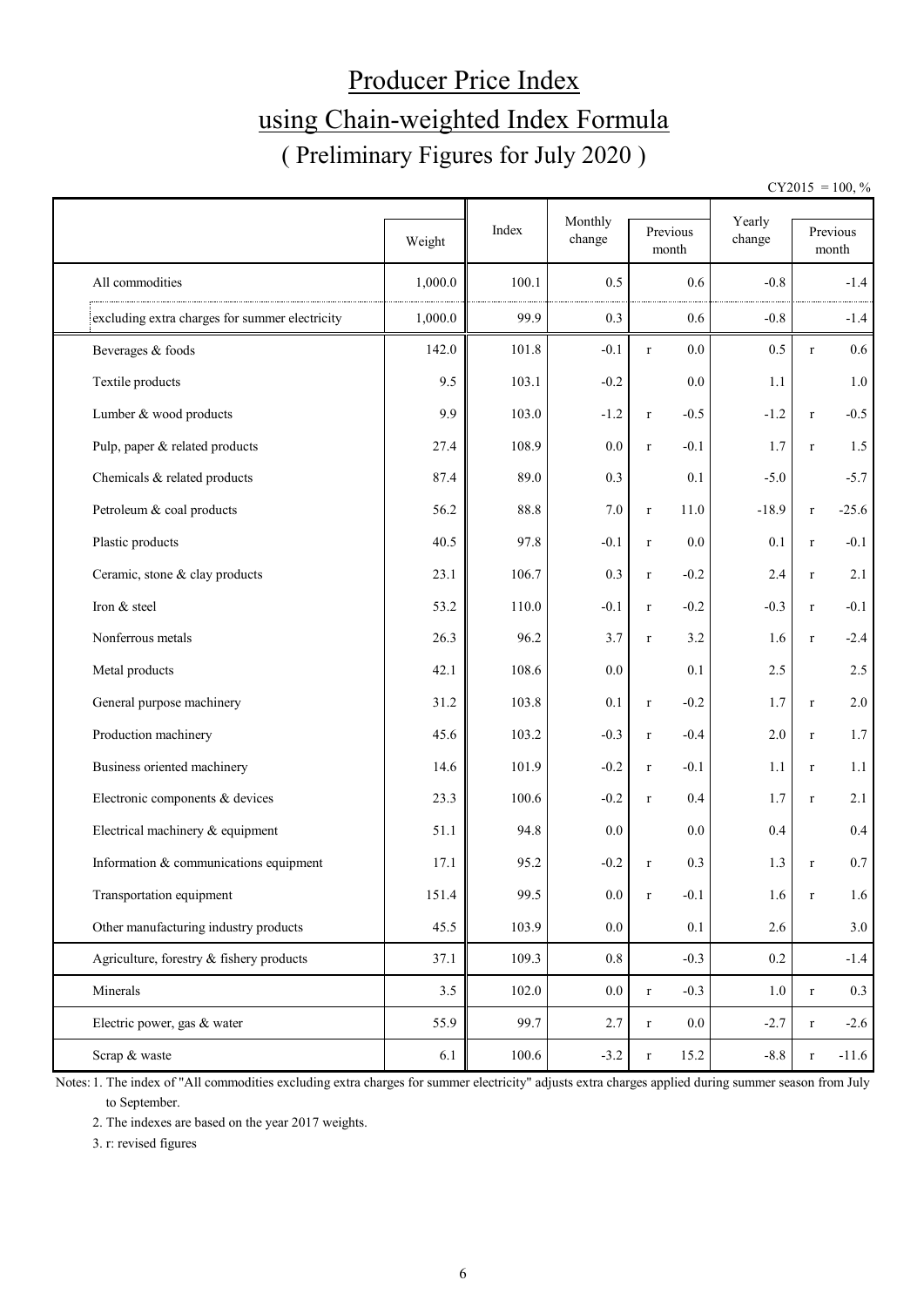### Corporate Goods Price Index Time Series Data

|           |                |                 |                                  |                  |                                           |                                  |                                                                     |                                |                                  |                  |                                           |                 |                                  |                  | $CY2015 = 100, \%$                        |
|-----------|----------------|-----------------|----------------------------------|------------------|-------------------------------------------|----------------------------------|---------------------------------------------------------------------|--------------------------------|----------------------------------|------------------|-------------------------------------------|-----------------|----------------------------------|------------------|-------------------------------------------|
|           |                |                 | Producer Price Index             |                  |                                           |                                  |                                                                     |                                | <b>Export Price Index</b>        |                  |                                           |                 |                                  |                  |                                           |
|           |                | All commodities |                                  |                  |                                           |                                  | (Reference)<br>excluding extra<br>charges for summer<br>electricity | All commodities<br>(yen basis) |                                  |                  |                                           | All commodities | (contract currency basis)        |                  |                                           |
|           |                |                 | Monthly<br>(Quarterly)<br>change | Yearly<br>change | Change<br>from three<br>months<br>earlier | Monthly<br>(Quarterly)<br>change | Change<br>from three<br>months<br>earlier                           |                                | Monthly<br>(Quarterly)<br>change | Yearly<br>change | Change<br>from three<br>months<br>earlier |                 | Monthly<br>(Quarterly)<br>change | Yearly<br>change | Change<br>from three<br>months<br>earlier |
| <b>CY</b> | 2017           | 98.7            | $\overline{\phantom{0}}$         | 2.3              | $\overline{\phantom{0}}$                  | $\overline{\phantom{0}}$         | —                                                                   | 95.5                           | $\equiv$                         | 5.3              | —                                         | 100.2           | $\overline{\phantom{0}}$         | 3.4              | $\overline{\phantom{0}}$                  |
|           | 2018           | 101.3           | $\overline{\phantom{0}}$         | 2.6              |                                           |                                  |                                                                     | 96.8                           | $\overline{\phantom{0}}$         | 1.4              | -                                         | 102.2           | —                                | 2.0              |                                           |
|           | 2019           | 101.5           | $\qquad \qquad -$                | 0.2              | $\overline{\phantom{0}}$                  | -                                | —                                                                   | 93.1                           | $\overline{\phantom{0}}$         | $-3.8$           | $\overline{\phantom{0}}$                  | 99.5            | —                                | $-2.6$           | —                                         |
| <b>FY</b> | 2017           | 99.3            | $\overbrace{\phantom{1232211}}$  | 2.7              | —                                         | —                                | $\overline{\phantom{0}}$                                            | 95.6                           | —                                | 4.7              |                                           | 100.8           | —                                | 3.1              | —                                         |
|           | 2018           | 101.5           |                                  | 2.2              | —                                         | <u>.</u>                         | $\overline{\phantom{0}}$                                            | 96.4                           |                                  | 0.8              | $\overline{\phantom{0}}$                  | 101.7           | —                                | 0.9              | —                                         |
|           | 2019           | 101.6           |                                  | 0.1              | $\overline{\phantom{0}}$                  | $\overline{\phantom{0}}$         | $\overline{\phantom{0}}$                                            | 92.4                           | $\overline{\phantom{0}}$         | $-4.1$           | $\overline{\phantom{0}}$                  | 99.1            | $\overline{\phantom{0}}$         | $-2.6$           | $\overline{\phantom{0}}$                  |
| 2019/     | Q <sub>3</sub> | 101.0           | $-0.6$                           | $-0.9$           | $\overline{\phantom{0}}$                  | $-0.9$                           | $\overline{\phantom{0}}$                                            | 91.8                           | $-2.7$                           | $-5.7$           |                                           | 99.1            | $-1.2$                           | $-3.1$           | $\overline{\phantom{0}}$                  |
|           | Q4             | 102.1           | 1.1                              | 0.2              | $\overline{\phantom{0}}$                  | 1.4                              | $\overline{\phantom{0}}$                                            | 91.9                           | 0.1                              | $-5.5$           | $\overline{\phantom{0}}$                  | 98.5            | $-0.6$                           | $-3.2$           |                                           |
| 2020/     | Q1             | 101.8           | $-0.3$                           | 0.6              | —                                         | $-0.3$                           | $\overline{\phantom{0}}$                                            | 91.8                           | $-0.1$                           | $-2.9$           | —                                         | 98.4            | $-0.1$                           | $-1.8$           |                                           |
| 2019/     | Q2<br>June     | 99.4<br>101.2   | $-2.4$<br>$-0.6$                 | $-2.2$<br>$-0.2$ | $-0.3$                                    | $-2.4$<br>$-0.6$                 | $-0.3$                                                              | 88.9<br>92.8                   | $-3.2$<br>$-1.7$                 | $-5.7$<br>$-4.3$ | $-2.6$                                    | 95.9<br>99.7    | $-2.5$<br>$-0.8$                 | $-4.4$<br>$-2.9$ | $-0.7$                                    |
|           | July           | 101.1           | $-0.1$                           | $-0.7$           | $-0.8$                                    | $-0.3$                           | $-1.0$                                                              | 92.6                           | $-0.2$                           | $-4.9$           | $-3.2$                                    | 99.3            | $-0.4$                           | $-3.0$           | $-1.3$                                    |
|           |                | 100.9           | $-0.2$                           | $-0.9$           | $-0.9$                                    | $-0.2$                           | $-1.1$                                                              | 91.4                           | $-1.3$                           | $-5.8$           | $-3.2$                                    | 99.3            | 0.0                              | $-2.9$           | $-1.2$                                    |
|           | Aug.<br>Sep.   | 100.9           | 0.0                              | $-1.1$           | $-0.3$                                    | $-0.1$                           | $-0.6$                                                              | 91.4                           | 0.0                              | $-6.2$           | $-1.5$                                    | 98.7            | $-0.6$                           | $-3.4$           | $-1.0$                                    |
|           | Oct.           | 102.0           | 1.1                              | $-0.4$           | 0.9                                       | 1.4                              | 1.1                                                                 | 91.7                           | 0.3                              | $-6.3$           | $-1.0$                                    | 98.7            | 0.0                              | $-3.6$           | $-0.6$                                    |
|           | Nov.           | 102.1           | 0.1                              | 0.1              | 1.2                                       | 0.1                              | 1.4                                                                 | 92.0                           | 0.3                              | $-6.0$           | 0.7                                       | 98.5            | $-0.2$                           | $-3.5$           | $-0.8$                                    |
|           | Dec.           | 102.3           | 0.2                              | 0.9              | 1.4                                       | 0.2                              | 1.7                                                                 | 92.0                           | 0.0                              | $-4.4$           | 0.7                                       | 98.3            | $-0.2$                           | $-2.5$           | $-0.4$                                    |
| 2020/     | Jan.           | 102.4           | 0.1                              | 1.5              | 0.4                                       | 0.1                              | 0.4                                                                 | 92.4                           | 0.4                              | $-1.4$           | 0.8                                       | 98.6            | 0.3                              | $-1.4$           | $-0.1$                                    |
|           | Feb.           | 101.9           | $-0.5$                           | 0.7              | $-0.2$                                    | $-0.5$                           | $-0.2$                                                              | 92.5                           | 0.1                              | $-2.2$           | 0.5                                       | 98.6            | 0.0                              | $-1.5$           | 0.1                                       |
|           | Mar.           | 101.0           | $-0.9$                           | $-0.5$           | $-1.3$                                    | $-0.9$                           | $-1.3$                                                              | 90.4                           | $-2.3$                           | $-5.1$           | $-1.7$                                    | 97.9            | $-0.7$                           | $-2.5$           | $-0.4$                                    |
|           | Apr.           | 99.5            | $-1.5$                           | $-2.4$           | $-2.8$                                    | $-1.5$                           | $-2.8$                                                              | 89.4                           | $-1.1$                           | $-6.6$           | $-3.2$                                    | 96.5            | $-1.4$                           | $-4.1$           | $-2.1$                                    |
|           | May            | 99.0            | $-0.5$                           | $-2.8$           | $-2.8$                                    | $-0.5$                           | $-2.8$                                                              | 88.3                           | $-1.2$                           | $-6.5$           | $-4.5$                                    | 95.5            | $-1.0$                           | $-5.0$           | $-3.1$                                    |
|           | June           | 99.6            | 0.6                              | $-1.6$           | $-1.4$                                    | 0.6                              | $-1.4$                                                              | 88.9                           | 0.7                              | $-4.2$           | $-1.7$                                    | 95.8            | 0.3                              | $-3.9$           | $-2.1$                                    |
|           | July           | 100.2           | 0.6                              | $-0.9$           | 0.7                                       | 0.4                              | 0.5                                                                 | 89.6                           | 0.8                              | $-3.2$           | 0.2                                       | 96.8            | 1.0                              | $-2.5$           | 0.3                                       |

|           |                |                                | Import Price Index               |                  |                                           |                 |                                  |                  |                                           | Foreign<br>exchange                          |  |
|-----------|----------------|--------------------------------|----------------------------------|------------------|-------------------------------------------|-----------------|----------------------------------|------------------|-------------------------------------------|----------------------------------------------|--|
|           |                | All commodities<br>(yen basis) |                                  |                  |                                           | All commodities | (contract currency basis)        |                  |                                           | rate<br>\$/yen                               |  |
|           |                |                                | Monthly<br>(Quarterly)<br>change | Yearly<br>change | Change<br>from three<br>months<br>earlier |                 | Monthly<br>(Quarterly)<br>change | Yearly<br>change | Change<br>from three<br>months<br>earlier | Monthly<br>(Quarterly)<br>(Yearly)<br>change |  |
| <b>CY</b> | 2017           | 92.7                           |                                  | 10.9             |                                           | 98.2            |                                  | 8.9              |                                           | 3.1                                          |  |
|           | 2018           | 99.7                           |                                  | 7.6              |                                           | 106.7           |                                  | 8.7              |                                           | $-1.6$                                       |  |
|           | 2019           | 94.4                           |                                  | $-5.3$           |                                           | 102.2           |                                  | $-4.2$           |                                           | $-1.2$                                       |  |
| FY        | 2017           | 93.6                           |                                  | 9.6              |                                           | 99.8            |                                  | 7.9              |                                           | 2.3                                          |  |
|           | 2018           | 99.7                           |                                  | 6.5              |                                           | 106.4           |                                  | 6.6              |                                           | 0.1                                          |  |
|           | 2019           | 93.6                           |                                  | $-6.1$           | —                                         | 101.6           |                                  | $-4.5$           | $\overline{\phantom{0}}$                  | $-2.0$                                       |  |
| 2019/     | Q <sub>3</sub> | 92.6                           | $-4.0$                           | $-8.9$           |                                           | 101.4           | $-2.4$                           | $-6.2$           |                                           | $-2.3$                                       |  |
|           | Q4             | 92.7                           | 0.1                              | $-9.6$           |                                           | 100.6           | $-0.8$                           | $-7.0$           |                                           | 1.3                                          |  |
| 2020/     | Q1             | 92.6                           | $-0.1$                           | $-3.4$           |                                           | 100.3           | $-0.3$                           | $-2.5$           |                                           | 0.1                                          |  |
|           | Q2             | 81.3                           | $-12.2$                          | $-15.8$          |                                           | 88.7            | $-11.6$                          | $-14.6$          |                                           | $-1.2$                                       |  |
| 2019/     | June           | 95.0                           | $-2.1$                           | $-5.8$           | $-2.3$                                    | 103.5           | $-1.0$                           | $-4.4$           | $-0.1$                                    | $-1.6$                                       |  |
|           | July           | 93.2                           | $-1.9$                           | $-8.4$           | $-4.4$                                    | 101.4           | $-2.0$                           | $-6.4$           | $-2.1$                                    | 0.1                                          |  |
|           | Aug.           | 92.6                           | $-0.6$                           | $-8.5$           | $-4.5$                                    | 102.2           | 0.8                              | $-5.4$           | $-2.2$                                    | $-1.8$                                       |  |
|           | Sep.           | 91.9                           | $-0.8$                           | $-9.7$           | $-3.3$                                    | 100.6           | $-1.6$                           | $-6.9$           | $-2.8$                                    | 1.1                                          |  |
|           | Oct.           | 92.2                           | 0.3                              | $-10.9$          | $-1.1$                                    | 100.5           | $-0.1$                           | $-8.0$           | $-0.9$                                    | 0.7                                          |  |
|           | Nov.           | 92.5                           | 0.3                              | $-11.3$          | $-0.1$                                    | 100.3           | $-0.2$                           | $-8.6$           | $-1.9$                                    | 0.7                                          |  |
|           | Dec.           | 93.5                           | 1.1                              | $-6.6$           | 1.7                                       | 101.1           | 0.8                              | $-4.4$           | 0.5                                       | 0.3                                          |  |
| 2020/     | Jan.           | 94.0                           | 0.5                              | $-0.8$           | 2.0                                       | 101.6           | 0.5                              | $-0.9$           | 1.1                                       | 0.1                                          |  |
|           | Feb.           | 94.1                           | 0.1                              | $-1.8$           | 1.7                                       | 101.3           | $-0.3$                           | $-1.3$           | 1.0                                       | 0.5                                          |  |
|           | Mar.           | 89.6                           | $-4.8$                           | $-7.8$           | $-4.2$                                    | 98.1            | $-3.2$                           | $-5.3$           | $-3.0$                                    | $-2.3$                                       |  |
|           | Apr.           | 84.5                           | $-5.7$                           | $-13.3$          | $-10.1$                                   | 92.0            | $-6.2$                           | $-11.2$          | $-9.4$                                    | 0.5                                          |  |
|           | May            | 79.5                           | $-5.9$                           | $-18.0$          | $-15.5$                                   | 86.8            | $-5.7$                           | $-16.9$          | $-14.3$                                   | $-0.6$                                       |  |
|           | June           | 80.0                           | 0.6                              | $-15.8$          | $-10.7$                                   | 87.2            | 0.5                              | $-15.7$          | $-11.1$                                   | 0.2                                          |  |
|           | July           | 81.5                           | 1.9                              | $-12.6$          | $-3.6$                                    | 89.2            | 2.3                              | $-12.0$          | $-3.0$                                    | $-0.7$                                       |  |

 $CY2015 = 100, \%$ 

Note: A negative change in the "Foreign exchange rate" indicates an appreciation of the yen.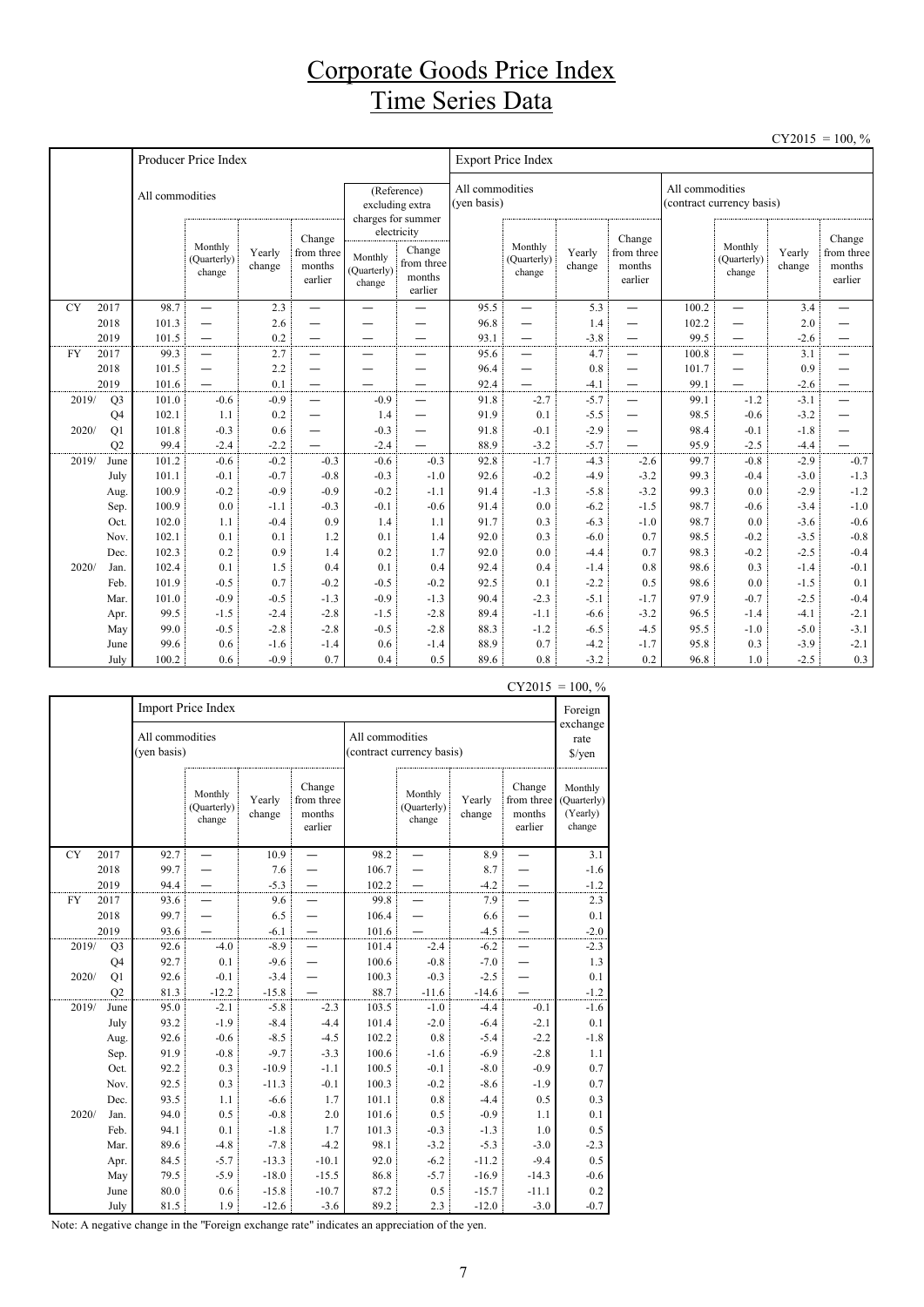## Index by Stage of Demand and Use Time Series Data

 $CY2015 = 100, \%$ 

|           |                | Domestic demand products |                                  |                  |               |                                  |                  |                        |                                  |                  |  |
|-----------|----------------|--------------------------|----------------------------------|------------------|---------------|----------------------------------|------------------|------------------------|----------------------------------|------------------|--|
|           |                |                          |                                  |                  | Raw materials |                                  |                  | Intermediate materials |                                  |                  |  |
|           |                |                          | Monthly<br>(Quarterly)<br>change | Yearly<br>change |               | Monthly<br>(Quarterly)<br>change | Yearly<br>change |                        | Monthly<br>(Quarterly)<br>change | Yearly<br>change |  |
| <b>CY</b> | 2017           | 97.2                     | $\overline{\phantom{0}}$         | 4.3              | 95.9          |                                  | 22.0             | 97.4                   | $\overline{\phantom{0}}$         | 4.3              |  |
|           | 2018           | 100.9                    |                                  | 3.8              | 109.5         |                                  | 14.2             | 101.6                  |                                  | 4.3              |  |
|           | 2019           | 99.4                     |                                  | $-1.5$           | 103.8         |                                  | $-5.2$           | 100.6                  |                                  | $-1.0$           |  |
| <b>FY</b> | 2017           | 97.9                     |                                  | 4.4              | 97.8          |                                  | 17.3             | 98.2                   |                                  | 4.6              |  |
|           | 2018           | 101.0                    |                                  | 3.2              | 110.0         |                                  | 12.5             | 101.9                  |                                  | 3.8              |  |
|           | 2019           | 99.0                     |                                  | $-2.0$           | 102.7         |                                  | $-6.6$           | 100.3                  |                                  | $-1.6$           |  |
| 2019/     | Q <sub>3</sub> | 98.8                     | $-1.5$                           | $-2.9$           | 101.5         | $-5.1$                           | $-9.8$           | 100.2                  | $-1.2$                           | $-2.4$           |  |
|           | Q <sub>4</sub> | 98.6                     | $-0.2$                           | $-3.4$           | 101.5         | 0.0                              | $-11.5$          | 99.8                   | $-0.4$                           | $-2.9$           |  |
| 2020/     | Q1             | 98.2                     | $-0.4$                           | $-1.6$           | 101.0         | $-0.5$                           | $-4.0$           | 99.5                   | $-0.3$                           | $-1.6$           |  |
|           | Q2             | 93.6                     | $-4.7$                           | $-6.7$           | 80.0          | $-20.8$                          | $-25.2$          | 95.9                   | $-3.6$                           | $-5.4$           |  |
| 2019/     | June           | 99.6                     | $-0.9$                           | $-1.6$           | 105.3         | $-2.6$                           | $-5.6$           | 100.8                  | $-0.8$                           | $-1.0$           |  |
|           | July           | 99.1                     | $-0.5$                           | $-2.7$           | 101.7         | $-3.4$                           | $-9.8$           | 100.6                  | $-0.2$                           | $-1.9$           |  |
|           | Aug.           | 98.8                     | $-0.3$                           | $-2.8$           | 102.6         | 0.9                              | $-8.4$           | 100.0                  | $-0.6$                           | $-2.4$           |  |
|           | Sep.           | 98.6                     | $-0.2$                           | $-3.3$           | 100.2         | $-2.3$                           | $-11.1$          | 100.1                  | 0.1                              | $-2.7$           |  |
|           | Oct.           | 98.4                     | $-0.2$                           | $-4.2$           | 100.7         | 0.5                              | $-13.3$          | 99.6                   | $-0.5$                           | $-3.5$           |  |
|           | Nov.           | 98.5                     | 0.1                              | $-4.0$           | 100.9         | 0.2                              | $-14.4$          | 99.9                   | 0.3                              | $-3.0$           |  |
|           | Dec.           | 98.9                     | 0.4                              | $-2.2$           | 102.8         | 1.9                              | $-6.6$           | 100.0                  | 0.1                              | $-2.1$           |  |
| 2020/     | Jan.           | 99.0                     | 0.1                              | $-0.3$           | 103.9         | 1.1                              | 0.8              | 100.1                  | 0.1                              | $-0.6$           |  |
|           | Feb.           | 98.7                     | $-0.3$                           | $-1.1$           | 103.1         | $-0.8$                           | $-1.7$           | 99.9                   | $-0.2$                           | $-1.1$           |  |
|           | Mar.           | 97.0                     | $-1.7$                           | $-3.4$           | 95.9          | $-7.0$                           | $-11.0$          | 98.5                   | $-1.4$                           | $-3.0$           |  |
|           | Apr.           | 94.5                     | $-2.6$                           | $-6.3$           | 85.8          | $-10.5$                          | $-20.3$          | 96.4                   | $-2.1$                           | $-5.4$           |  |
|           | May            | 92.9                     | $-1.7$                           | $-7.6$           | 76.4          | $-11.0$                          | $-29.3$          | 95.4                   | $-1.0$                           | $-6.1$           |  |
|           | June           | 93.4                     | 0.5                              | $-6.2$           | 77.8          | 1.8                              | $-26.1$          | 95.9                   | 0.5                              | $-4.9$           |  |
|           | July           | 94.3                     | 1.0                              | $-4.8$           | 80.5          | 3.5                              | $-20.8$          | 96.8                   | 0.9                              | $-3.8$           |  |

|           |                | Domestic demand products (Cont'd) |                                  |                  |               |                                  |                  |                |                                  |                  |
|-----------|----------------|-----------------------------------|----------------------------------|------------------|---------------|----------------------------------|------------------|----------------|----------------------------------|------------------|
|           |                | Final goods                       |                                  |                  |               |                                  |                  |                |                                  |                  |
|           |                |                                   |                                  |                  | Capital goods |                                  |                  | Consumer goods |                                  |                  |
|           |                |                                   | Monthly<br>(Quarterly)<br>change | Yearly<br>change |               | Monthly<br>(Quarterly)<br>change | Yearly<br>change |                | Monthly<br>(Quarterly)<br>change | Yearly<br>change |
| <b>CY</b> | 2017           | 97.3                              |                                  | 0.4              | 98.0          |                                  | 0.1              | 97.0           | —                                | 0.6              |
|           | 2018           | 97.5                              |                                  | 0.2              | 97.9          |                                  | $-0.1$           | 97.3           |                                  | 0.3              |
|           | 2019           | 96.3                              |                                  | $-1.2$           | 97.4          |                                  | $-0.5$           | 95.9           | —                                | $-1.4$           |
| <b>FY</b> | 2017           | 97.3                              |                                  | 0.6              | 97.9          |                                  | 0.2              | 97.0           |                                  | 0.8              |
|           | 2018           | 97.3                              |                                  | 0.0              | 98.0          |                                  | 0.1              | 97.0           |                                  | 0.0              |
| 2019      |                | 96.1                              |                                  | $-1.2$           | 97.3          |                                  | $-0.7$           | 95.6           |                                  | $-1.4$           |
| 2019/     | Q <sub>3</sub> | 96.0                              | $-0.8$                           | $-1.6$           | 97.0          | $-0.6$                           | $-0.9$           | 95.6           | $-0.9$                           | $-1.8$           |
|           | Q <sub>4</sub> | 96.0                              | 0.0                              | $-1.7$           | 97.3          | 0.3                              | $-0.9$           | 95.4           | $-0.2$                           | $-2.3$           |
| 2020/     | Q1             | 95.6                              | $-0.4$                           | $-0.9$           | 97.2          | $-0.1$                           | $-0.6$           | 94.9           | $-0.5$                           | $-1.1$           |
|           | Q2             | 93.9                              | $-1.8$                           | $-3.0$           | 96.9          | $-0.3$                           | $-0.7$           | 92.6           | $-2.4$                           | $-4.0$           |
| 2019/     | June           | 96.4                              | $-0.5$                           | $-1.1$           | 97.3          | $-0.3$                           | $-0.7$           | 96.0           | $-0.7$                           | $-1.3$           |
|           | July           | 96.2                              | $-0.2$                           | $-1.4$           | 97.0          | $-0.3$                           | $-1.0$           | 95.9           | $-0.1$                           | $-1.5$           |
|           | Aug.           | 95.9                              | $-0.3$                           | $-1.6$           | 96.9          | $-0.1$                           | $-1.1$           | 95.4           | $-0.5$                           | $-2.0$           |
|           | Sep.           | 96.0                              | 0.1                              | $-1.6$           | 97.1          | 0.2                              | $-0.7$           | 95.5           | 0.1                              | $-2.1$           |
|           | Oct.           | 95.9                              | $-0.1$                           | $-2.3$           | 97.4          | 0.3                              | $-0.9$           | 95.3           | $-0.2$                           | $-3.0$           |
|           | Nov.           | 95.9                              | 0.0                              | $-2.0$           | 97.3          | $-0.1$                           | $-1.1$           | 95.2           | $-0.1$                           | $-2.6$           |
|           | Dec.           | 96.1                              | 0.2                              | $-1.0$           | 97.1          | $-0.2$                           | $-0.8$           | 95.6           | 0.4                              | $-1.2$           |
| 2020/     | Jan.           | 96.1                              | 0.0                              | $-0.2$           | 97.4          | 0.3                              | $-0.3$           | 95.5           | $-0.1$                           | $-0.1$           |
|           | Feb.           | 95.8                              | $-0.3$                           | $-0.8$           | 97.3          | $-0.1$                           | $-0.8$           | 95.2           | $-0.3$                           | $-0.8$           |
|           | Mar.           | 95.0                              | $-0.8$                           | $-1.8$           | 96.9          | $-0.4$                           | $-0.8$           | 94.1           | $-1.2$                           | $-2.3$           |
|           | Apr.           | 94.0                              | $-1.1$                           | $-3.3$           | 96.9          | 0.0                              | $-1.0$           | 92.7           | $-1.5$                           | $-4.3$           |
|           | May            | 93.6                              | $-0.4$                           | $-3.4$           | 96.9          | 0.0                              | $-0.7$           | 92.2           | $-0.5$                           | $-4.7$           |
|           | June           | 94.1                              | 0.5                              | $-2.4$           | 97.0          | 0.1                              | $-0.3$           | 92.8           | 0.7                              | $-3.3$           |
|           | July           | 94.3                              | 0.2                              | $-2.0$           | 96.9          | $-0.1$                           | $-0.1$           | 93.2           | 0.4                              | $-2.8$           |

The next monthly report will be released on Friday, September 11, 2020.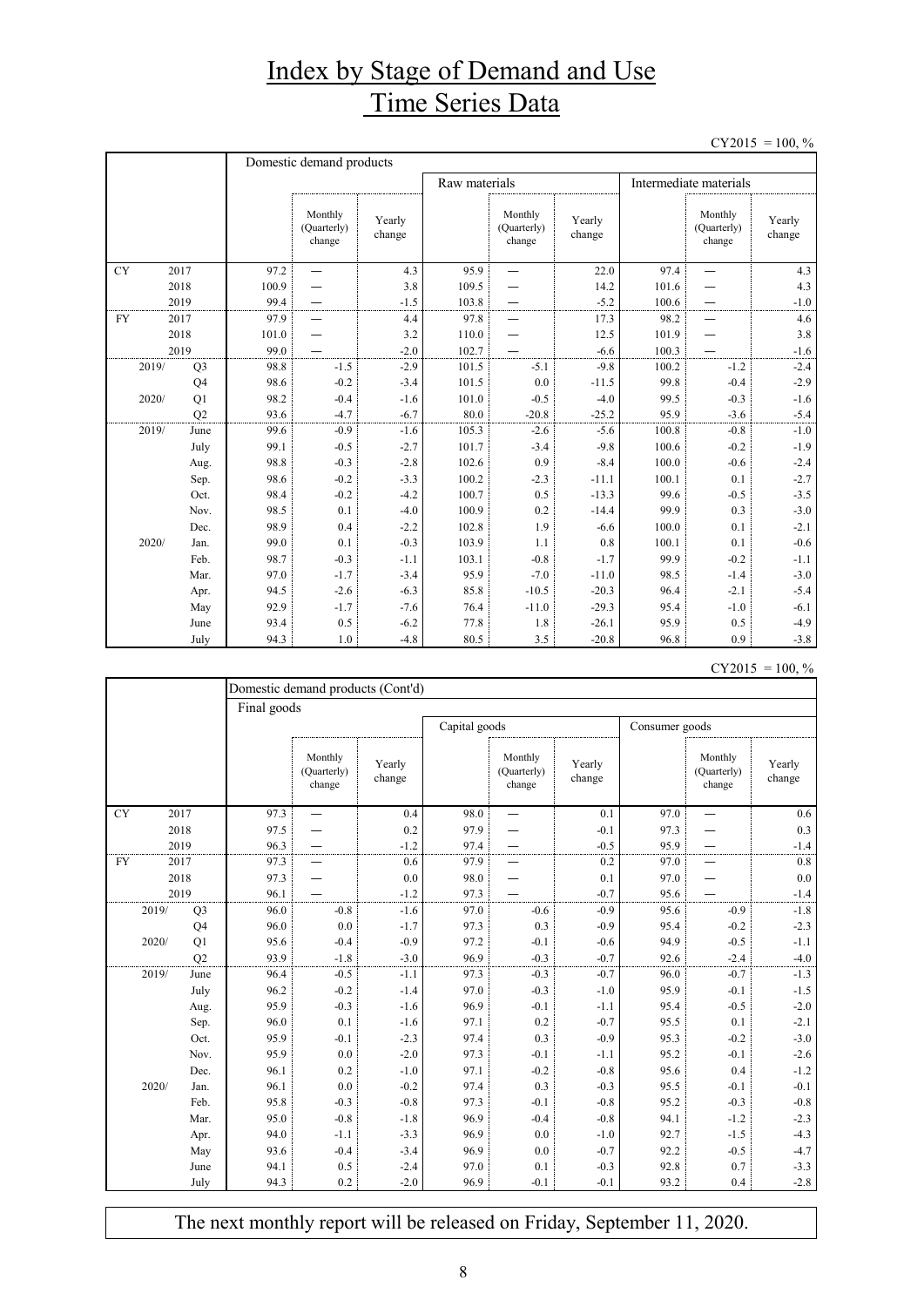## (Special Table) Producer Price Index excluding Consumption Tax

 $CY2015 = 100, \%$ 

|                             | All commodities |                                  |                  |                                                                               |                                  |                  |  |  |  |
|-----------------------------|-----------------|----------------------------------|------------------|-------------------------------------------------------------------------------|----------------------------------|------------------|--|--|--|
|                             |                 |                                  |                  | (Ref.) All commodities<br>(excluding extra charges for<br>summer electricity) |                                  |                  |  |  |  |
|                             | Index           | Monthly<br>(Quarterly)<br>change | Yearly<br>change | Index                                                                         | Monthly<br>(Quarterly)<br>change | Yearly<br>change |  |  |  |
| 2019/Q1                     | 101.2           | $-0.7$                           | 0.9              | 101.2                                                                         | $-0.7$                           | 0.9              |  |  |  |
| Q <sub>2</sub>              | 101.6           | 0.4                              | 0.6              | 101.6                                                                         | 0.4                              | 0.6              |  |  |  |
| Q <sub>3</sub>              | 101.0           | $-0.6$                           | $-0.9$           | 100.7                                                                         | $-0.9$                           | $-0.9$           |  |  |  |
| Q4                          | 100.6           | $-0.4$                           | $-1.3$           | 100.6                                                                         | $-0.1$                           | $-1.3$           |  |  |  |
| 2020/Q1                     | 100.2           | $-0.4$                           | $-1.0$           | 100.2                                                                         | $-0.4$                           | $-1.0$           |  |  |  |
| Q <sub>2</sub>              | 97.8            | $-2.4$                           | $-3.7$           | 97.8                                                                          | $-2.4$                           | $-3.7$           |  |  |  |
| 2019/June                   | 101.2           | $-0.6$                           | $-0.2$           | 101.2                                                                         | $-0.6$                           | $-0.2$           |  |  |  |
| July                        | 101.1           | $-0.1$                           | $-0.7$           | 100.9                                                                         | $-0.3$                           | $-0.6$           |  |  |  |
| Aug.                        | 100.9           | $-0.2$                           | $-0.9$           | 100.7                                                                         | $-0.2$                           | $-0.9$           |  |  |  |
| Sep.                        | 100.9           | 0.0                              | $-1.1$           | 100.6                                                                         | $-0.1$                           | $-1.2$           |  |  |  |
| Oct.                        | 100.5           | $-0.4$                           | $-1.9$           | 100.5                                                                         | $-0.1$                           | $-1.9$           |  |  |  |
| Nov.                        | 100.6           | 0.1                              | $-1.4$           | 100.6                                                                         | 0.1                              | $-1.4$           |  |  |  |
| Dec.                        | 100.7           | 0.1                              | $-0.7$           | 100.7                                                                         | 0.1                              | $-0.7$           |  |  |  |
| 2020/ Jan.                  | 100.8           | 0.1                              | $-0.1$           | 100.8                                                                         | 0.1                              | $-0.1$           |  |  |  |
| Feb.                        | 100.3           | $-0.5$                           | $-0.9$           | 100.3                                                                         | $-0.5$                           | $-0.9$           |  |  |  |
| Mar.                        | 99.5            | $-0.8$                           | $-2.0$           | 99.5                                                                          | $-0.8$                           | $-2.0$           |  |  |  |
| Apr.                        | 97.9            | $-1.6$                           | $-3.9$           | 97.9                                                                          | $-1.6$                           | $-3.9$           |  |  |  |
| May                         | 97.5            | $-0.4$                           | $-4.2$           | 97.5                                                                          | $-0.4$                           | $-4.2$           |  |  |  |
| June                        | 98.1            | 0.6                              | $-3.1$           | 98.1                                                                          | 0.6                              | $-3.1$           |  |  |  |
| July<br>Preliminary Figures | 98.7            | 0.6                              | $-2.4$           | 98.4                                                                          | 0.3                              | $-2.5$           |  |  |  |

Note: r: revised figures